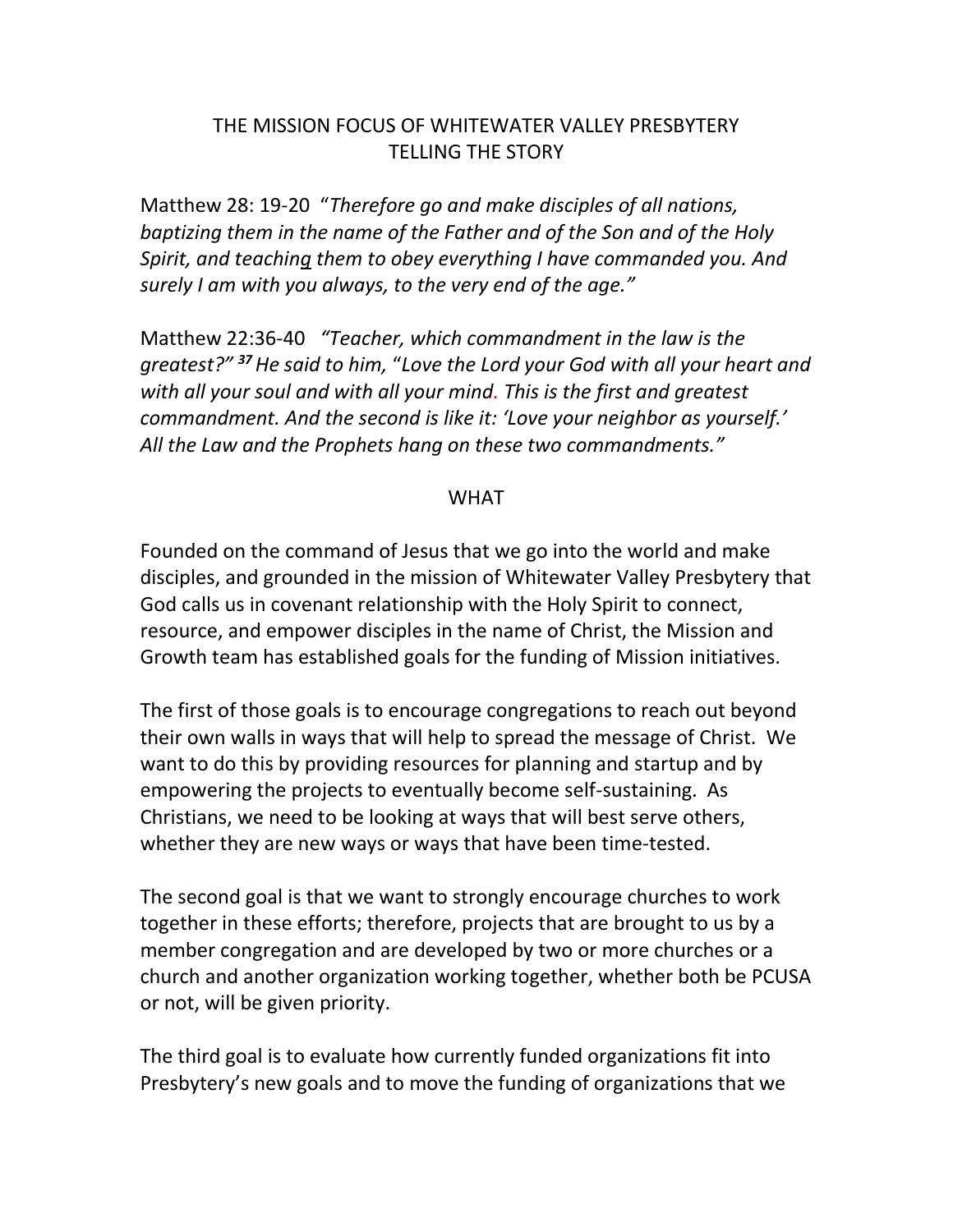have sponsored in an ongoing manner toward self-sufficiency of funding as appropriate within the new framework. We do not want to do this in a way that will leave them drastically under-funded in any particular year, and so, this decrease in funding will be done gradually and resources for training in fund-raising will be encouraged.

It is possible that the Presbytery camps used by our congregations may continue to be funded because they directly serve the churches of the Presbytery.

## WHERE

It is important that we see the mission of our Presbytery with the widest of lenses. As we are experiencing a time of enormous change in our society – and societies around the world, these efforts will develop as the changes are felt and we settle into new ways of being and communicating. Our efforts in spreading the word of Christ to the world need to be flexible and ongoing, reaching the metaphorical Jerusalem (where we are now), Judea (the wider region in which we live), and the ends of the earth. We, as individuals or small groups, cannot all do all of those things, so there is room for mission efforts both near and far.

As we consider where our Mission efforts will be carried out and where they will make a difference, it is also important to acknowledge that our efforts are life-changing as much to "us" as they are to "them" (those whom we serve.) When we give and teach and serve, we become more like our Lord, learning to love those who are different from us and learning to receive their gratitude and service to us with grace and love. Without this attitude of humility toward those that we serve, we will remain arrogant, thinking that in some way "we" are better than "them". We must remain "we" with all of humanity in order to truly spread the message of grace to our world.

## WHO

Who then are the PARTICIPANTS? Everyone who follows the greatest two commandments is a participant in mission. Some seek to serve in their own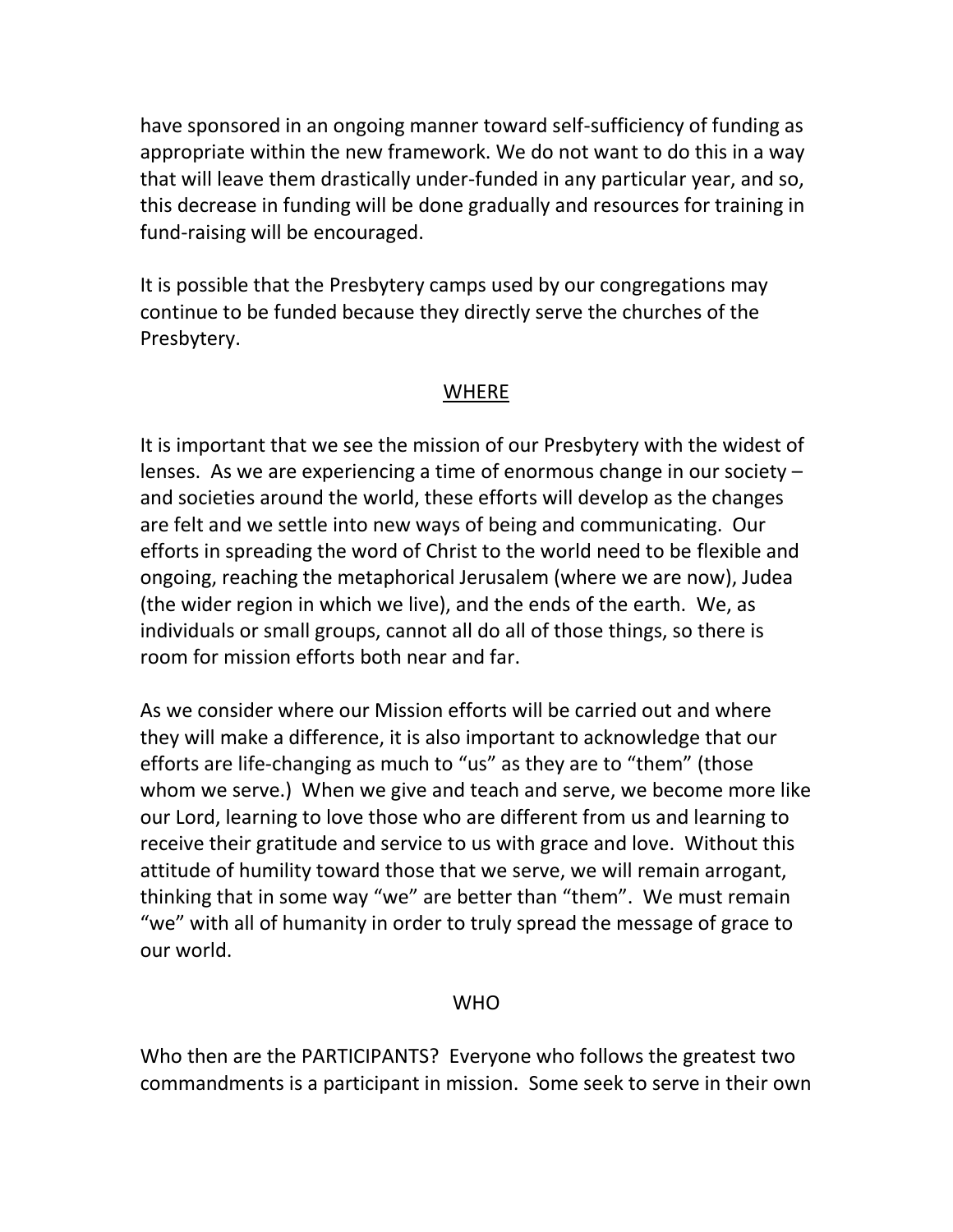towns and cities; they go to Jerusalem. Some seek to serve within a larger region around them; they go to Judea. Still others seek opportunities in far away communities; the ends of the earth. Whether we do mission work as individuals or committees or congregations or Presbyteries, we all can benefit and participate in the work of mission. As we move forward in mission we will expand mission by connecting individual congregations through existing mission communities to expand our individual congregations. Together we can *inspire, equip and connect* the Presbytery community to serve Christ in the world through new and existing communities of faith, hope, love and witness. Together we can answer God's call in covenant relationship with the Holy Spirit to *connect*, *resource* and *empower* us as disciples to participate in mission work.

We can provide leadership through connecting with those who have experienced mission work successfully and then link others using their expertise and knowledge to empower new partners in growing mission work. Working together will inspire and assist new partners to expand giving to others and receiving back from those benefiting from their new mission. Mission can be helping neighbors close to you as well as helping others in a different community, state or country. By brainstorming with new groups new visions can come about and new opportunities develop to grow mission work that was small or nonexistent before. When we are able to answer God's call to love our neighbor as ourselves, we grow in our faith and experience love in a new way as we serve others and seek to learn from those we serve

### **WHFN**

Our move toward the new directions for our Missions has already begun! We want to make this difficult transition as smooth as possible yet efficient in time and effort. We will have a transition plan in place and working by the end of 2016.

We are moving away from our old directions now. It is in motion! It is not our intent to "blind side" our current mission partners; rather we want to have them move with us in this new journey and direction.